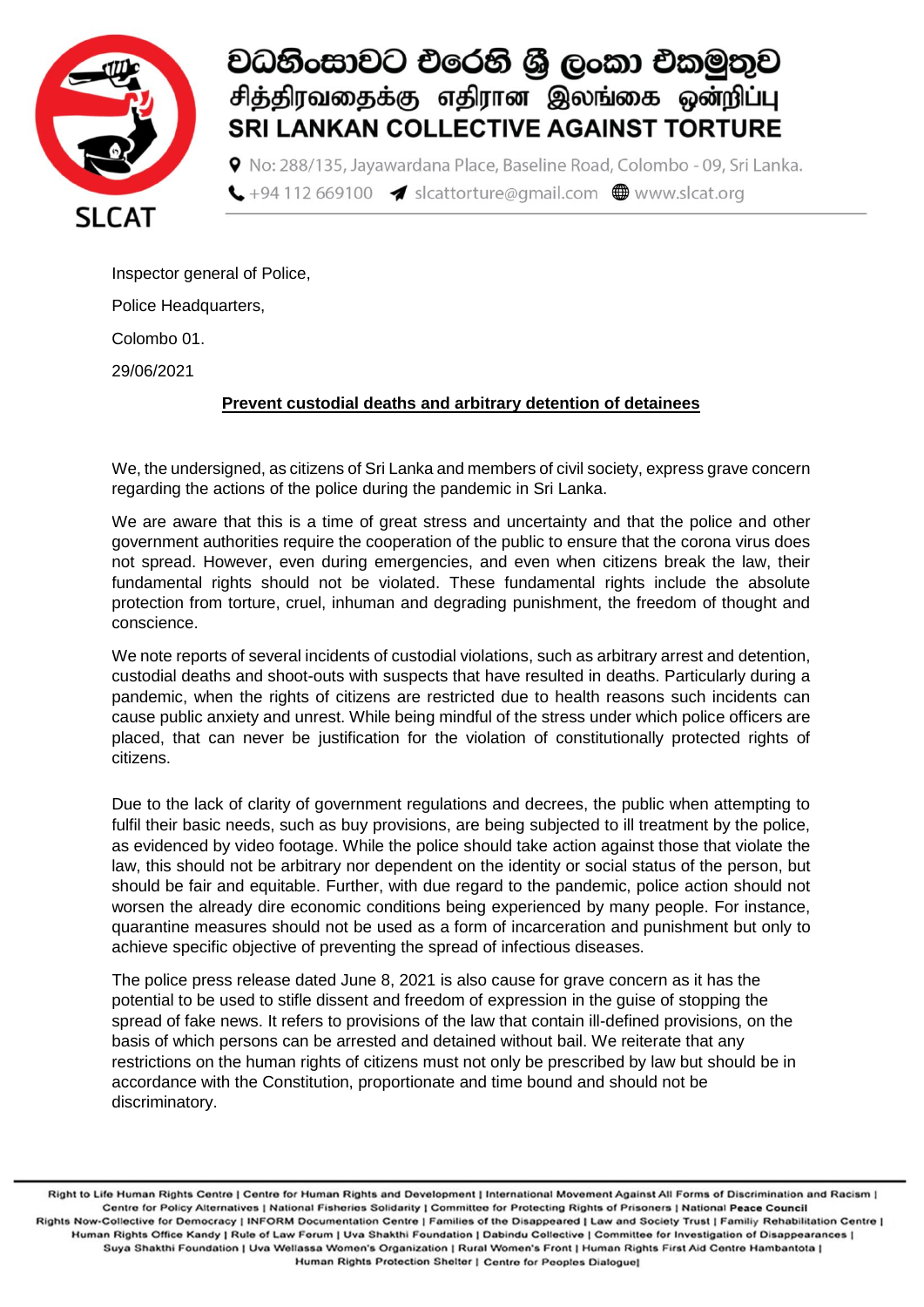

## වධනිංසාවට එරෙනි ශී ලංකා එකමුතුව சித்திரவதைக்கு எதிரான இலங்கை ஒன்றிப்பு **SRI LANKAN COLLECTIVE AGAINST TORTURE**

9 No: 288/135, Javawardana Place, Baseline Road, Colombo - 09, Sri Lanka.  $\bigcup$  +94 112 669100  $\blacktriangleleft$  slcattorture@gmail.com  $\bigoplus$  www.slcat.org

Abuse of power by state entities, the arbitrary use of the law only against the weak and vulnerable in society and the denial of protection for the weak and vulnerable leads to the rapid erosion of public confidence in the government and its agencies such as the police.

Examples of arbitrary application of the law include the participation of the police in the violation of health regulations, such as in the birthday party of the Mayor of Kurunegala and the funeral of the mother of Rev Iththekanda Saddhatissa Thero.

We have received disturbing reports of the police not accepting complaints of women experiencing violence at home, which compounds the violations experienced by women.

There have been instances of arrests are made prior to a complete investigation, such as that of Yasiru Kuruwitage Mathew, unmindful of the repercussions that such an arrest will have on that the detainee and family members, particularly when laws such as the Prevention of Terrorism Act (PTA) and the ICCPR Act are used.

We draw your attention to the fact that bail is the norm, not the exception and in keeping with the spirit and intent of the law urge you to give police bail where it is available and not object to bail where the offence is bailable and the exceptions stipulated in the Bail Act do not apply.

In the interests of the protection of due process rights, we support the call of the Bar Association of Sri Lanka to ensure that lawyers are given access to detainees and are able to have confidential consultations without being monitored by a police officer.

of Sri Lanka to ensure that lawyers are given access to detainees and are able to have confidential consultations without being monitored by a police officer.

To ensure Sri Lankan citizens are able to exercise and enjoy their Constitutionally guaranteed rights, we call upon the police to:

- Adhere to the Constitution and relevant laws and ensure that the law is not implemented in an arbitrary or discriminatory manner.
- Immediately investigate incidents of custodial violations and make the findings of the inquiry's public.
- Ensure police accept complaints made by the public regarding violations, especially violations by public officers
- Ensure police promptly and professionally respond to sexual and gender-based violence, including domestic violence.
- Provide guidelines to the police on how to engage with the community in relation to pandemic related issues, such as violations of health guidelines.
- Communicate changes to regulations concerning movement immediately and in a clear manner to the public in both Sinhala and Tamil.
- Establish a Hotline that citizens can use to obtain information regarding pandemic related restrictions.

Right to Life Human Rights Centre | Centre for Human Rights and Development | International Movement Against All Forms of Discrimination and Racism | Centre for Policy Alternatives | National Fisheries Solidarity | Committee for Protecting Rights of Prisoners | National Peace Council Rights Now-Collective for Democracy | INFORM Documentation Centre | Families of the Disappeared | Law and Society Trust | Familiy Rehabilitation Centre | Human Rights Office Kandy | Rule of Law Forum | Uva Shakthi Foundation | Dabindu Collective | Committee for Investigation of Disappearances | Suya Shakthi Foundation | Uva Wellassa Women's Organization | Rural Women's Front | Human Rights First Aid Centre Hambantota | Human Rights Protection Shelter | Centre for Peoples Dialogue]